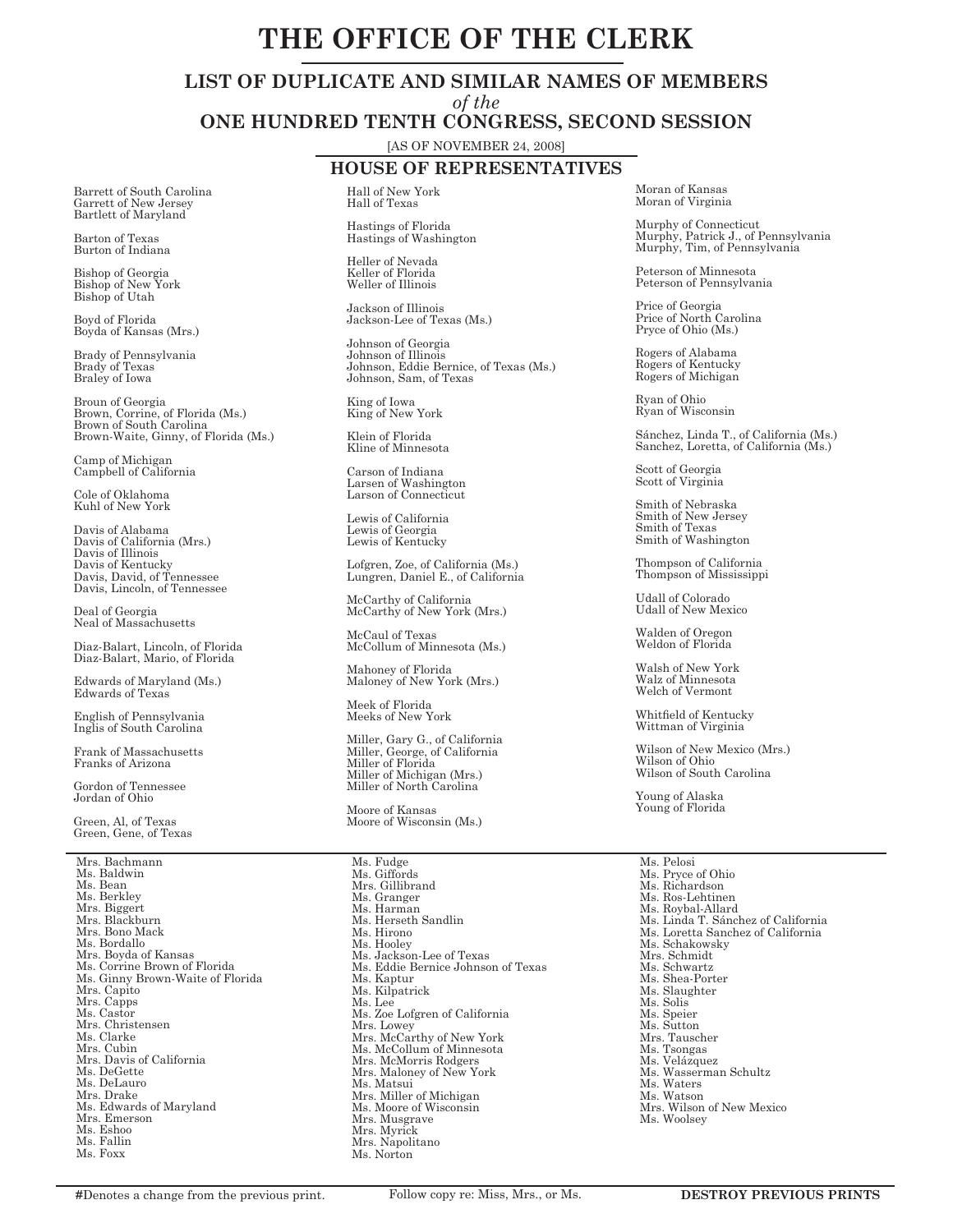## LIST OF REPRESENTATIVES\*

**A**

Abercrombie, Neil, Hawaii Ackerman, Gary L., New York *Aderholt, Robert B., Alabama Akin, W. Todd, Missouri Alexander, Rodney, Louisiana* Allen, Thomas H., Maine Altmire, Jason, Pennsylvania Andrews, Robert E., New Jersey Arcuri, Michael A., New York

#### **B**

Baca, Joe, California *Bachmann, Michele, Minnesota (Mrs.) Bachus, Spencer, Alabama* Baird, Brian, Washington Baldwin, Tammy, Wisconsin (Ms.)

- *● Barrett, J. Gresham, South Carolina* Barrow, John, Georgia
- *● Bartlett, Roscoe G., Maryland ● Barton, Joe, Texas* Bean, Melissa L., Illinois (Ms.) Becerra, Xavier, California Berkley, Shelley, Nevada (Ms.) Berman, Howard L., California Berry, Marion, Arkansas *Biggert, Judy, Illinois (Mrs.) Bilbray, Brian P., California Bilirakis, Gus M., Florida*
- *● Bishop, Rob, Utah*
- *●* Bishop, Sanford D., Jr., Georgia
- *●* Bishop, Timothy H., New York *Blackburn, Marsha, Tennessee (Mrs.)* Blumenauer, Earl, Oregon *Blunt, Roy, Missouri Boehner, John A., Ohio Bonner, Jo, Alabama Bono Mack, Mary, California (Mrs.) Boozman, John, Arkansas* Boren, Dan, Oklahoma Boswell, Leonard L., Iowa Boucher, Rick, Virginia *Boustany, Charles W., Jr., Louisiana*
- *●* Boyd, Allen, Florida
- *●* Boyda, Nancy E., Kansas (Mrs.)
- *● Brady, Kevin, Texas*
- *●* Brady, Robert A., Pennsylvania
- *●* Braley, Bruce L., Iowa
- *● Broun, Paul C., Georgia*
- *●* Brown, Corrine, Florida (Ms.)
- *● Brown, Henry E., Jr., South Carolina ● Brown-Waite, Ginny, Florida (Ms.) Buchanan, Vern, Florida*
- *Burgess, Michael C., Texas ● Burton, Dan, Indiana* Butterfield, G. K., North Carolina *Buyer, Steve, Indiana*

## $\mathbb{C}$

*Calvert, Ken, California*

*● Camp, Dave, Michigan ● Campbell, John, California Cannon, Chris, Utah Cantor, Eric, Virginia Capito, Shelley Moore, West Virginia (Mrs.)* Capps, Lois, California (Mrs.) Capuano, Michael E., Massachusetts

Cardoza, Dennis A., California Carnahan, Russ, Missouri Carney, Christopher P., Pennsylvania

*●*  Carson, André, Indiana

*Carter, John R., Texas Castle, Michael N., Delaware*  Castor, Kathy, Florida (Ms.) Cazayoux, Donald J., Jr., Louisiana *Chabot, Steve, Ohio* Chandler, Ben, Kentucky Childers, Travis W., Mississippi Clarke, Yvette D., New York (Ms.) Clay, Wm. Lacy, Missouri Cleaver, Emanuel, Missouri Clyburn, James E., South Carolina *Coble, Howard, North Carolina* Cohen, Steve, Tennessee

*● Cole, Tom, Oklahoma Conaway, K. Michael, Texas* Conyers, John, Jr., Michigan Cooper, Jim, Tennessee Costa, Jim, California Costello, Jerry F., Illinois Courtney, Joe, Connecticut Cramer, Robert E. (Bud), Jr., Alabama *Crenshaw, Ander, Florida* Crowley, Joseph, New York *Cubin, Barbara, Wyoming (Mrs.)* Cuellar, Henry, Texas *Culberson, John Abney, Texas* Cummings, Elijah E., Maryland

#### **D**

- *●* Davis, Artur, Alabama
- *●* Davis, Danny K., Illinois
- *● Davis, David, Tennessee*
- *● Davis, Geoff, Kentucky*
- *●* Davis, Lincoln, Tennessee
- *●* Davis, Susan A., California (Mrs.)
- *● Deal, Nathan, Georgia* DeFazio, Peter A., Oregon DeGette, Diana, Colorado (Ms.) Delahunt, William D., Massachusetts DeLauro, Rosa L., Connecticut (Ms.) *Dent, Charles W., Pennsylvania ● Diaz-Balart, Lincoln, Florida*
- *● Diaz-Balart, Mario, Florida* Dicks, Norman D., Washington Dingell, John D., Michigan Doggett, Lloyd, Texas Donnelly, Joe, Indiana *Doolittle, John T., California* Doyle, Michael F., Pennsylvania *Drake, Thelma D., Virginia (Mrs.) Dreier, David, California Duncan, John J., Jr., Tennessee*

#### **E**

- *●* Edwards, Chet, Texas *●* Edwards, Donna F., Maryland (Ms.) *Ehlers, Vernon J., Michigan* Ellison, Keith, Minnesota Ellsworth, Brad, Indiana Emanuel, Rahm, Illinois *Emerson, Jo Ann, Missouri (Mrs.)* Engel, Eliot L., New York
- *● English, Phil, Pennsylvania* Eshoo, Anna G., California (Ms.) Etheridge, Bob, North Carolina *Everett, Terry, Alabama*

#### **F**

*Fallin, Mary, Oklahoma (Ms.)* Farr, Sam, California Fattah, Chaka, Pennsylvania

*Feeney, Tom, Florida Ferguson, Mike, New Jersey* Filner, Bob, California *Flake, Jeff, Arizona Forbes, J. Randy, Virginia Fortenberry, Jeff, Nebraska Fossella, Vito, New York* Foster, Bill, Illinois *Foxx, Virginia, North Carolina (Ms.)*

*●* Frank, Barney, Massachusetts *● Franks, Trent, Arizona Frelinghuysen, Rodney P., New Jersey*  Fudge, Marcia L., Ohio

## **G**

- *Gallegly, Elton, California ● Garrett, Scott, New Jersey Gerlach, Jim, Pennsylvania* Giffords, Gabrielle, Arizona (Ms.) *Gilchrest, Wayne T., Maryland* Gillibrand, Kirsten E., New York (Mrs.) *Gingrey, Phil, Georgia Gohmert, Louie, Texas* Gonzalez, Charles A., Texas *Goode, Virgil H., Jr., Virginia Goodlatte, Bob, Virginia*
- *●* Gordon, Bart, Tennessee *Granger, Kay, Texas (Ms.) Graves, Sam, Missouri*
- *●* Green, Al, Texas *●* Green, Gene, Texas Grijalva, Raúl M., Arizona Gutierrez, Luis V., Illinois

#### **H**

- *●* Hall, John J., New York *● Hall, Ralph M., Texas* Hare, Phil, Illinois Harman, Jane, California (Ms.)
- *●* Hastings, Alcee L., Florida
- *● Hastings, Doc, Washington Hayes, Robin, North Carolina*
- *● Heller, Dean, Nevada Hensarling, Jeb, Texas Herger, Wally, California* Herseth Sandlin, Stephanie, South Dakota (Ms.) Higgins, Brian, New York Hill, Baron P., Indiana Hinchey, Maurice D., New York Hinojosa, Rubén, Texas Hirono, Mazie K., Hawaii (Ms.) *Hobson, David L., Ohio* Hodes, Paul W., New Hampshire *Hoekstra, Peter, Michigan* Holden, Tim, Pennsylvania Holt, Rush D., New Jersey Honda, Michael M., California Hooley, Darlene, Oregon (Ms.) Hoyer, Steny H., Maryland *Hulshof, Kenny C., Missouri Hunter, Duncan, California*

**I** 

- *● Inglis, Bob, South Carolina* Inslee, Jay, Washington Israel, Steve, New York *Issa, Darrell E., California*
- **\*** Democrats are in roman; Republicans are in *italic*; Resident Commissioner and Delegates are in **bold**.

*●*Indicates duplicate or like name, see page 1.

**#**Denotes a change from the previous print.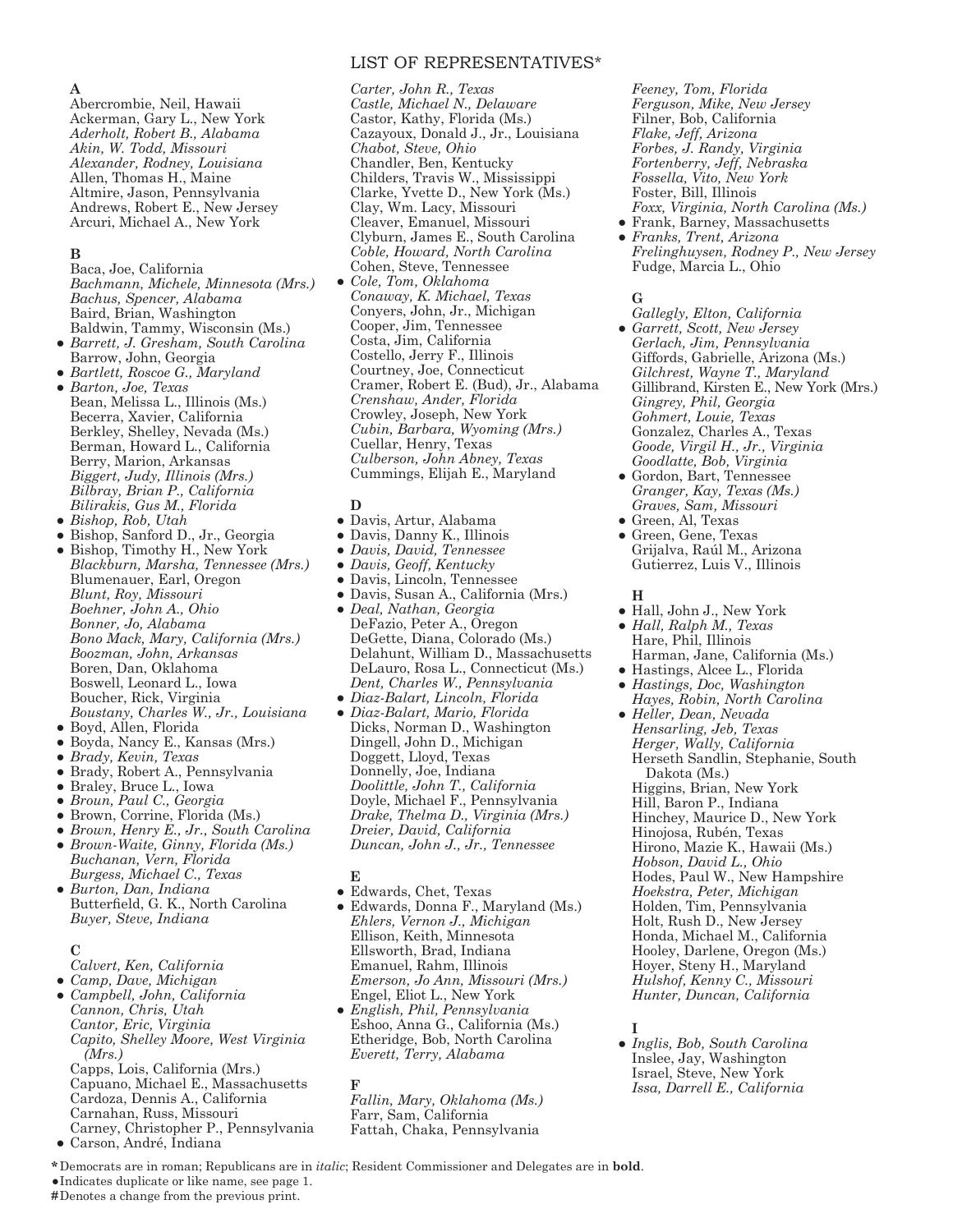## LIST OF REPRESENTATIVES\*

McNulty, Michael R., New York *Mack, Connie, Florida*

- *●* Mahoney, Tim, Florida *●* Maloney, Carolyn B., New York (Mrs.) *Manzullo, Donald A.*, *Illinois Marchant, Kenny*, *Texas* Markey, Edward J., Massachusetts Marshall, Jim, Georgia Matheson, Jim, Utah Matsui, Doris O., California (Ms.)
- *●* Meek, Kendrick B., Florida
- *●* Meeks, Gregory W., New York Melancon, Charlie, Louisiana *Mica, John L., Florida* Michaud, Michael H., Maine
- *●* Miller, Brad, North Carolina
- *● Miller, Candice S., Michigan (Mrs.)*
- *● Miller, Gary G., California*
- *●* Miller, George, California *● Miller, Jeff, Florida* Mitchell, Harry E., Arizona Mollohan, Alan B., West Virginia
- *●* Moore, Dennis, Kansas
- *●* Moore, Gwen, Wisconsin (Ms.)
- *●* Moran, James P., Virginia
- *● Moran, Jerry, Kansas*
- *●* Murphy, Christopher S., Connecticut
- *●* Murphy, Patrick J., Pennsylvania
- *● Murphy, Tim, Pennsylvania* Murtha, John P., Pennsylvania *Musgrave, Marilyn N., Colorado (Mrs.) Myrick, Sue Wilkins, North Carolina (Mrs.)*

#### **N**

Nadler, Jerrold, New York Napolitano, Grace F., California (Mrs.) *●* Neal, Richard E., Massachusetts

*Neugebauer, Randy, Texas Nunes, Devin, California*

#### **O**

Oberstar, James L., Minnesota Obey, David R., Wisconsin Olver, John W., Massachusetts Ortiz, Solomon P., Texas

#### **P**

Pallone, Frank, Jr., New Jersey Pascrell, Bill, Jr., New Jersey Pastor, Ed, Arizona *Paul, Ron, Texas* Payne, Donald M., New Jersey *Pearce, Stevan, New Mexico* Pelosi, Nancy, California (Ms.) *Pence, Mike, Indiana* Perlmutter, Ed, Colorado

- *●* Peterson, Collin C., Minnesota
- *● Peterson, John E., Pennsylvania Petri, Thomas E., Wisconsin Pickering, Charles W. "Chip", Mississippi ● Smith, Adrian, Nebraska Pitts, Joseph R., Pennsylvania Platts, Todd Russell, Pennsylvania Poe, Ted, Texas* Pomeroy, Earl, North Dakota *Porter, Jon C., Nevada*
- *●* Price, David E., North Carolina
- *● Price, Tom, Georgia*
- *● Pryce, Deborah, Ohio (Ms.) Putnam, Adam H., Florida*

#### **R**

*Radanovich, George, California* Rahall, Nick J., II, West Virginia *Ramstad, Jim, Minnesota* Rangel, Charles B., New York *Regula, Ralph, Ohio Rehberg, Dennis R., Montana Reichert, David G., Washington Renzi, Rick, Arizona* Reyes, Silvestre, Texas *Reynolds, Thomas M., New York* Richardson, Laura, California (Ms.) Rodriguez, Ciro D., Texas

- *● Rogers, Harold, Kentucky*
- *● Rogers, Mike, Alabama ● Rogers, Mike, Michigan Rohrabacher, Dana, California Roskam, Peter J., Illinois Ros-Lehtinen, Ileana, Florida (Ms.)* Ross, Mike, Arkansas Rothman, Steven R., New Jersey Roybal-Allard, Lucille, California (Ms.) *Royce, Edward R., California* Ruppersberger, C. A. Dutch, Maryland Rush, Bobby L., Illinois
- *● Ryan, Paul, Wisconsin*
- *●* Ryan, Tim, Ohio

## **S**

Salazar, John T., Colorado *Sali, Bill, Idaho*

- *●* Sánchez, Linda T., California (Ms.) *●* Sanchez, Loretta, California (Ms.) Sarbanes, John P., Maryland *Saxton, Jim, New Jersey Scalise, Steve, Louisiana* Schakowsky, Janice D., Illinois (Ms.)
- 
- Schwartz, Allyson Y., Pennsylvania (Ms.)
- *Sensenbrenner, F. James, Jr., Wisconsin*  Serrano, José E., New York *Sessions, Pete, Texas* Sestak, Joe, Pennsylvania *Shadegg, John B., Arizona Shays, Christopher, Connecticut* Shea-Porter, Carol, New Hampshire (Ms.) Sherman, Brad, California *Shimkus, John, Illinois* Shuler, Heath, North Carolina *Shuster, Bill, Pennsylvania Simpson, Michael K., Idaho* Sires, Albio, New Jersey Skelton, Ike, Missouri Slaughter, Louise McIntosh, New York (Ms.)
- - Snyder, Vic, Arkansas Solis, Hilda L., California (Ms.) *Souder, Mark E., Indiana* Space, Zachary T., Ohio Speier, Jackie, California (Ms.) Stark, Fortney Pete, California *Stearns, Cliff, Florida* Stupak, Bart, Michigan

**\*** Democrats are in roman; Republicans are in *italic*; Resident Commissioner and Delegates are in **bold**.

*●*Indicates duplicate or like name, see page 1.

**#**Denotes a change from the previous print.

## **J**

- *●* Jackson, Jesse L., Jr., Illinois
- *●* Jackson-Lee, Sheila, Texas (Ms.) Jefferson, William J., Louisiana
- *●* Johnson, Eddie Bernice, Texas (Ms.)
- *●* Johnson, Henry C. "Hank", Jr., Georgia
- *● Johnson, Sam, Texas*
- *● Johnson, Timothy V., Illinois*
- *Jones, Walter B.*, *North Carolina ● Jordan, Jim, Ohio*

## **K**

Kagen, Steve, Wisconsin Kanjorski, Paul E., Pennsylvania Kaptur, Marcy, Ohio (Ms.)

- *● Keller, Ric, Florida* Kennedy, Patrick J., Rhode Island Kildee, Dale E., Michigan Kilpatrick, Carolyn C., Michigan (Ms.) Kind, Ron, Wisconsin
- *● King, Peter T., New York*
- *● King, Steve, Iowa Kingston, Jack, Georgia Kirk, Mark Steven, Illinois*
- *●* Klein, Ron, Florida
- *● Kline, John, Minnesota Knollenberg, Joe, Michigan* Kucinich, Dennis J., Ohio
- *● Kuhl, John R. "Randy", Jr., New York*

#### **L**

- *LaHood, Ray, Illinois Lamborn, Doug, Colorado* Lampson, Nick, Texas Langevin, James R., Rhode Island
- *●* Larsen, Rick, Washington *●* Larson, John B., Connecticut *Latham, Tom, Iowa LaTourette, Steven C., Ohio Latta, Robert E., Ohio* Lee, Barbara, California (Ms.) Levin, Sander M., Michigan *● Lewis, Jerry, California*
- *●* Lewis, John, Georgia
- *● Lewis, Ron, Kentucky Linder, John, Georgia* Lipinski, Daniel, Illinois
- *LoBiondo, Frank A., New Jersey* Loebsack, David, Iowa *●* Lofgren, Zoe, California (Ms.)
- Lowey, Nita M., New York (Mrs.) *Lucas, Frank D., Oklahoma*
- *● Lungren, Daniel E., California* Lynch, Stephen F., Massachusetts

#### **M**

- *●* McCarthy, Carolyn, New York (Mrs.)
- *● McCarthy, Kevin, California*
- *● McCaul, Michael T., Texas*
- *●* McCollum, Betty, Minnesota (Ms.) *McCotter, Thaddeus G., Michigan McCrery, Jim, Louisiana* McDermott, Jim, Washington McGovern, James P., Massachusetts *McHenry, Patrick T., North Carolina McHugh, John M., New York* McIntyre, Mike, North Carolina *McKeon, Howard P. "Buck", California*
	- *McMorris Rodgers, Cathy, Washington (Mrs.)*
	- McNerney, Jerry, California

Schiff, Adam B., California *Schmidt, Jean, Ohio (Mrs.)*

*●* Scott, David, Georgia *●* Scott, Robert C. "Bobby", Virginia

- *●* Smith, Adam, Washington
- - *● Smith, Christopher H., New Jersey ● Smith, Lamar, Texas* Spratt, John M., Jr., South Carolina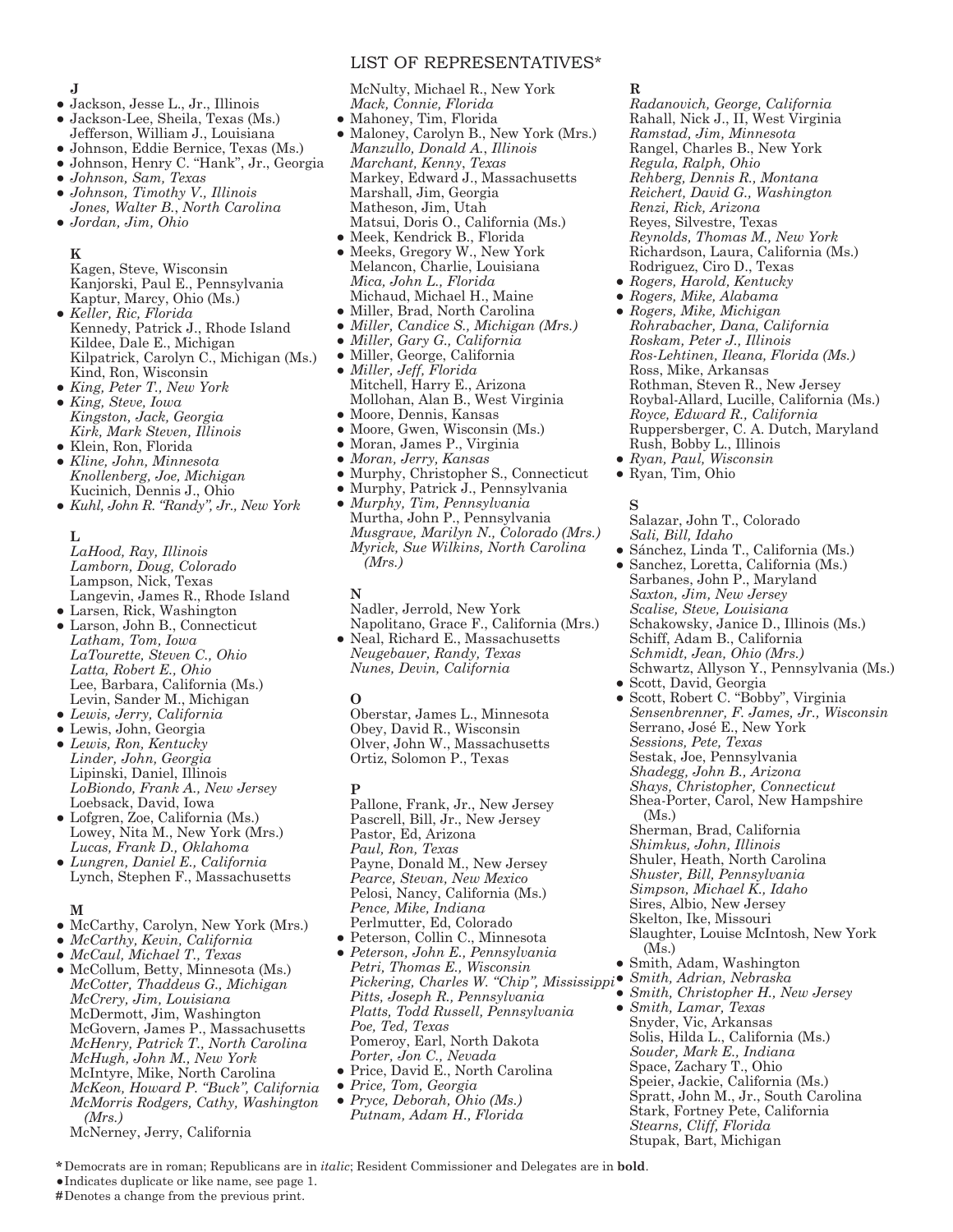#### LIST OF REPRESENTATIVES\*

*Sullivan, John, Oklahoma* Sutton, Betty, Ohio (Ms.)

#### **T**

*Tancredo, Thomas G., Colorado* Tanner, John S., Tennessee Tauscher, Ellen O., California (Mrs.) Taylor, Gene, Mississippi *Terry, Lee, Nebraska*

*●* Thompson, Bennie G., Mississippi *●* Thompson, Mike, California *Thornberry, Mac, Texas Tiahrt, Todd, Kansas Tiberi, Patrick J., Ohio* Tierney, John F., Massachusetts Towns, Edolphus, New York Tsongas, Niki, Massachusetts (Ms.) *Turner, Michael R., Ohio*

#### **U**

- *●* Udall, Mark, Colorado
- *●* Udall, Tom, New Mexico *Upton, Fred, Michigan*

#### **V**

Van Hollen, Chris, Maryland Velázquez, Nydia M., New York (Ms.) Visclosky, Peter J., Indiana

#### **W**

- *Walberg, Timothy, Michigan*
- *● Walden, Greg, Oregon*
- *● Walsh, James T., New York ●* Walz, Timothy J., Minnesota
- *Wamp, Zach, Tennessee* Wasserman Schultz, Debbie, Florida (Ms.) Waters, Maxine, California (Ms.) Watson, Diane E., California (Ms.) Watt, Melvin L., North Carolina Waxman, Henry A., California Weiner, Anthony D., New York
- *●* Welch, Peter, Vermont
- *● Weldon, Dave, Florida*
- *● Weller, Jerry, Illinois Westmoreland, Lynn A., Georgia* Wexler, Robert, Florida
- *● Whitfield, Ed, Kentucky*
- *●* Wilson, Charles A., Ohio
- *● Wilson, Heather, New Mexico (Mrs.)*
- *● Wilson, Joe, South Carolina ● Wittman, Robert J., Virginia*
- *Wolf, Frank R., Virginia* Woolsey, Lynn C., California (Ms.) Wu, David, Oregon

#### **Y**

Yarmuth, John A., Kentucky

- *● Young, C. W. Bill, Florida*
- *● Young, Don, Alaska*

## **RESIDENT COMMISSIONER, PUERTO RICO** *Fortuño, Luis G.*

## **DELEGATE, AMERICAN SAMOA Faleomavaega, Eni F. H.**

## **DELEGATE, DISTRICT OF COLUMBIA Norton, Eleanor Holmes (Ms.)**

**DELEGATE, GUAM Bordallo, Madeleine Z. (Ms.)**

#### **DELEGATE, VIRGIN ISLANDS Christensen, Donna M. (Mrs.)**

**\*** Democrats are in roman; Republicans are in *italic*; Resident Commissioner and Delegates are in **bold**.

*●*Indicates duplicate or like name, see page 1.

**#**Denotes a change from the previous print.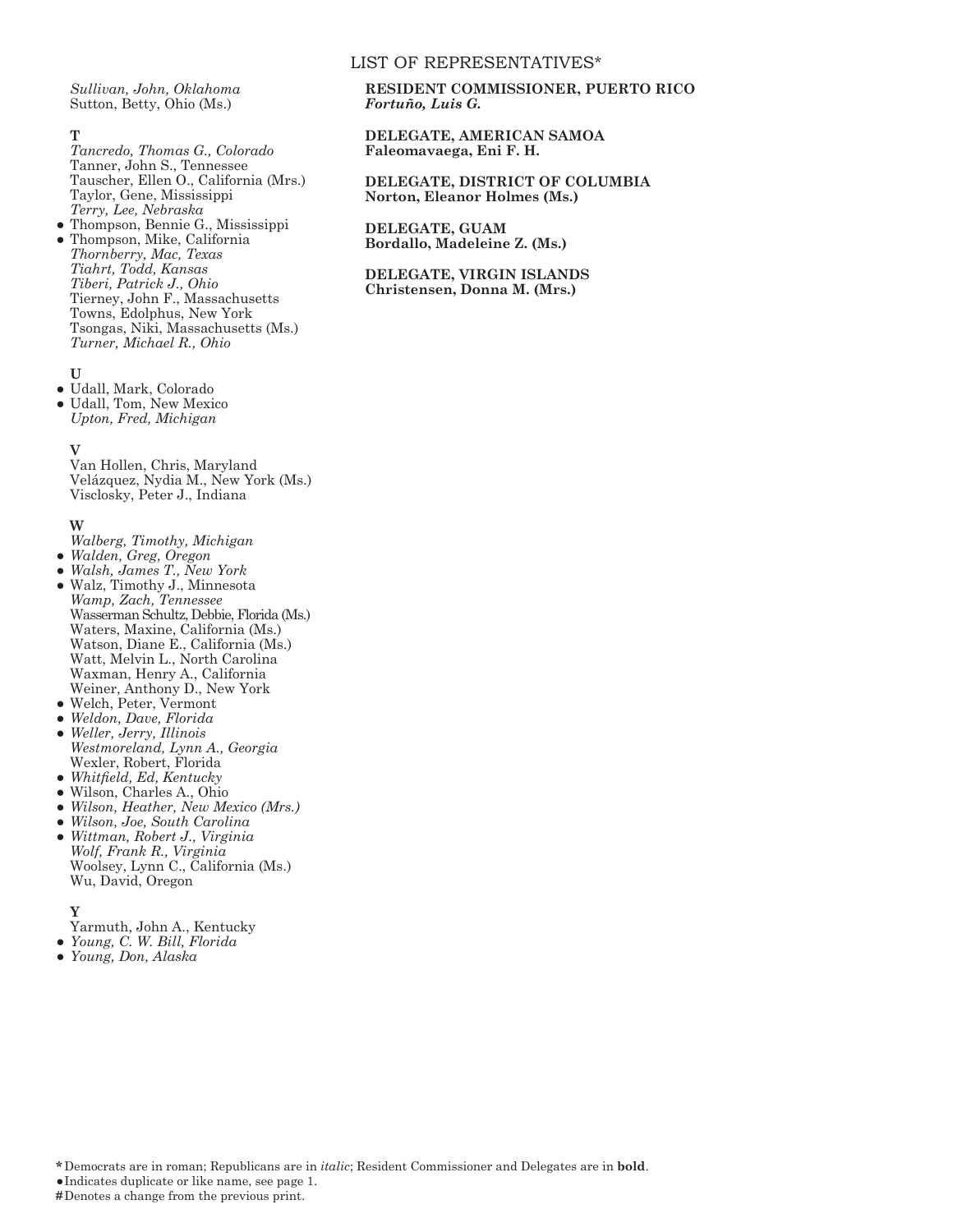# **TITLES OF HOUSE COMMITTEES**

## **STANDING COMMITTEES**

Committee on Agriculture Committee on Appropriations Committee on Armed Services Committee on the Budget Committee on Education and Labor Committee on Energy and Commerce Committee on Financial Services Committee on Foreign Affairs Committee on Homeland Security Committee on House Administration Committee on the Judiciary Committee on Natural Resources Committee on Oversight and Government Reform Committee on Rules Committee on Science and Technology Committee on Small Business Committee on Standards of Official Conduct Committee on Transportation and Infrastructure Committee on Veterans' Affairs Committee on Ways and Means

## **JOINT COMMITTEES**

Joint Economic Committee Joint Committee on the Library Joint Committee on Printing Joint Committee on Taxation

## **SELECT COMMITTEES**

Permanent Select Committee on Intelligence Select Committee on Energy Independence and Global Warming Select Committee to Investigate the Voting Irregularities of August 2, 2007